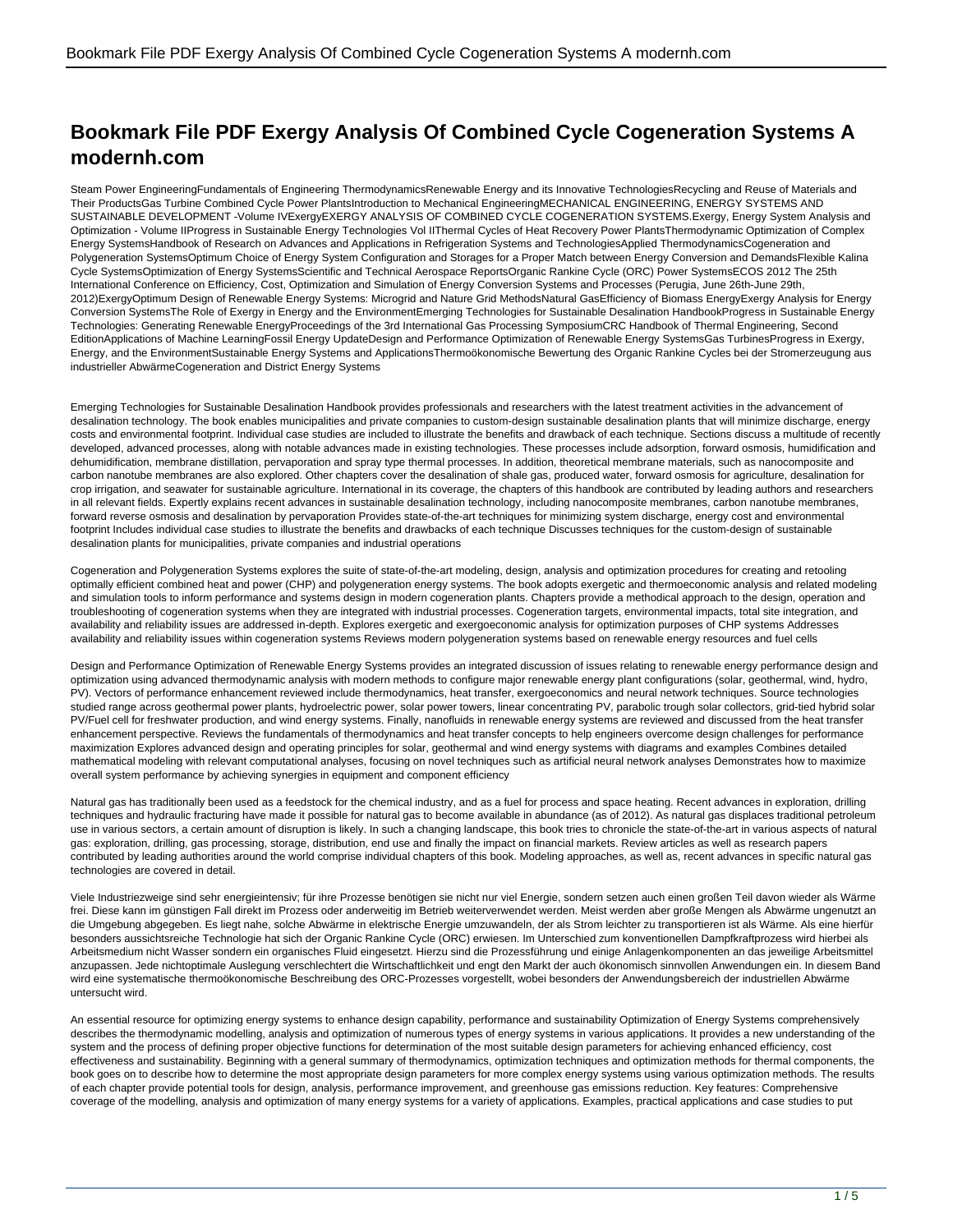theory into practice. Study problems at the end of each chapter that foster critical thinking and skill development. Written in an easy-to-follow style, starting with simple systems and moving to advanced energy systems and their complexities. A unique resource for understanding cutting-edge research in the thermodynamic analysis and optimization of a wide range of energy systems, Optimization of Energy Systems is suitable for graduate and senior undergraduate students, researchers, engineers, practitioners, and scientists in the area of energy systems.

The concept of sustainable development was first introduced by the Brundtland Commission almost 20 years ago and has received increased attention during the past decade. It is now an essential part of any energy activities. This is a research-based textbook which can be used by senior undergraduate students, graduate students, engineers, practitioners, scientists, researchers in the area of sustainable energy systems and aimed to address some key pillars: better efficiency, better cost effectiveness, better use of energy resources, better environment, better energy security, and better sustainable development. It also includes some cutting-edge topics, such hydrogen and fuel cells, renewable, clean combustion technologies, CO2 abatement technologies, and some potential tools (exergy, constructal theory, etc.) for design, analysis and performance improvement.

Lists citations with abstracts for aerospace related reports obtained from world wide sources and announces documents that have recently been entered into the NASA Scientific and Technical Information Database.

Natural gas continues to be the fuel of choice for power generation and feedstock for a range of petrochemical industries. This trend is driven by environmental, economic and supply considerations with a balance clearly tilting in favor of natural gas as both fuel and feedstock. Despite the recent global economic uncertainty, the oil and gas industry is expected to continue its growth globally, especially in emerging economies. The expansion in LNG capacity beyond 2011 and 2012 coupled with recently launched and on-stream GTL plants poses real technological and environmental challenges. These important developments coupled with a global concern on green house gas emissions provide a fresh impetus to engage in new and more focused research activities aimed at mitigating or resolving the challenges facing the industry. Academic researchers and plant engineers in the gas processing industry will benefit from the state of the art papers published in this collection that cover natural gas utilization, sustainability and excellence in gas processing. Provides state-of-the-art contributions in the area of gas processing Covers solutions to technical and environmental problems Input from academia and industry

This leading text in the field maintains its engaging, readable style while presenting a broader range of applications that motivate engineers to learn the core thermodynamics concepts. Two new coauthors help update the material and integrate engaging, new problems. Throughout the chapters, they focus on the relevance of thermodynamics to modern engineering problems. Many relevant engineering based situations are also presented to help engineers model and solve these problems.

This book is devoted to the analysis and applications of energy, exergy, and environmental issues in all sectors of the economy, including industrial processes, transportation, buildings, and services. Energy sources and technologies considered are hydrocarbons, wind and solar energy, fuel cells, as well as thermal and electrical storage. This book provides theoretical insights, along with state-of-the-art case studies and examples and will appeal to the academic community, but also to energy and environmental professionals and decision makers.

The CRC Handbook of Thermal Engineering, Second Edition, is a fully updated version of this respected reference work, with chapters written by leading experts. Its first part covers basic concepts, equations and principles of thermodynamics, heat transfer, and fluid dynamics. Following that is detailed coverage of major application areas, such as bioengineering, energy-efficient building systems, traditional and renewable energy sources, food processing, and aerospace heat transfer topics. The latest numerical and computational tools, microscale and nanoscale engineering, and new complex-structured materials are also presented. Designed for easy reference, this new edition is a must-have volume for engineers and researchers around the globe.

This volume provides a good understanding of the binary fluid system, highlighting new dimensions of the existing Kalina cycle system, a thermodynamic process for converting thermal energy into usable mechanical power. The book illustrates that providing new flexibility leads to new research outcomes and possible new projects in this field. The information provided in the book simplifies the application of the Kalina cycle system with an easy-to-understand and thorough explanation of properties development, processes solutions, sub-system work, and total system work. There are currently no books available in the area of binary fluid system in the field of KCS with added fallibility in the operation and process design. Currently decentralized power systems are gaining more attention due to shortages in power, and cooling demands are competing with other electrical loads. This book fills a valuable information gap, providing insight into a new dimension for designers, practicing engineers, and academicians in this area.

In this thesis, several configurations of combined cycle cogeneration systems proposed by the author and an existing system, the Bilkent Combined Cycle Cogeneration Plant, are investigated by energy, exergy and thermoeconomic analyses. In each of these configurations, varying steam demand is considered rather than fixed steam demand. Basic thermodynamic properties of the systems are determined by energy analysis utilizing main operation conditions. Exergy destructions within the system and exergy losses to environment are investigated to determine thermodynamic inefficiencies in the system and to assist in guiding future improvements in the plant. Among the different approaches for thermoeconomic analysis in literature, SPECO method is applied. Since the systems have more than one product (process steam and electrical power), systems are divided into several subsystems and cost balances are applied together with the auxiliary equations. Hence, cost of each product is calculated. Comparison of the configurations in terms of performance assessment parameters and costs per unit of exergy are also given in this thesis.

A comprehensive assessment of the methodologies of thermodynamic optimization, exergy analysis and thermoeconomics, and their application to the design of efficient and environmentally sound energy systems. The chapters are organized in a sequence that begins with pure thermodynamics and progresses towards the blending of thermodynamics with other disciplines, such as heat transfer and cost accounting. Three methods of analysis stand out: entropy generation minimization, exergy (or availability) analysis, and thermoeconomics. The book reviews current directions in a field that is both extremely important and intellectually alive. Additionally, new directions for research on thermodynamics and optimization are revealed.

The book features innovative scientific research by scientists, academicians and students, presented at the International Conference on Energy, Materials and Information Technology, 2017 at Amity University Jharkhand, India. Covering all the promising renewable energies and their related technologies, such as wind, solar and biomass energy, it compiles current important scientific research in this field and addresses how it can be applied in an interdisciplinary manner. The selected conference papers provide important data and parameters for utilizing the main potential renewable energies, and allowing an economic and environmental assessment. The book is a valuable resource for all those who are interested in the physical and technical principles of promising ways to utilize various renewable energies.

Deals with the availability method and its application to power plant system design and energy conversion. The first part of the book describes the development and the formulation of the availability method. The second part presents its applications to energy conversion processes. Examples for each energy conversion system are introduced and there are practice problems throughout the text.

Mechanical Engineering, Energy Systems and Sustainable Development theme is a component of Encyclopedia of Physical Sciences, Engineering and Technology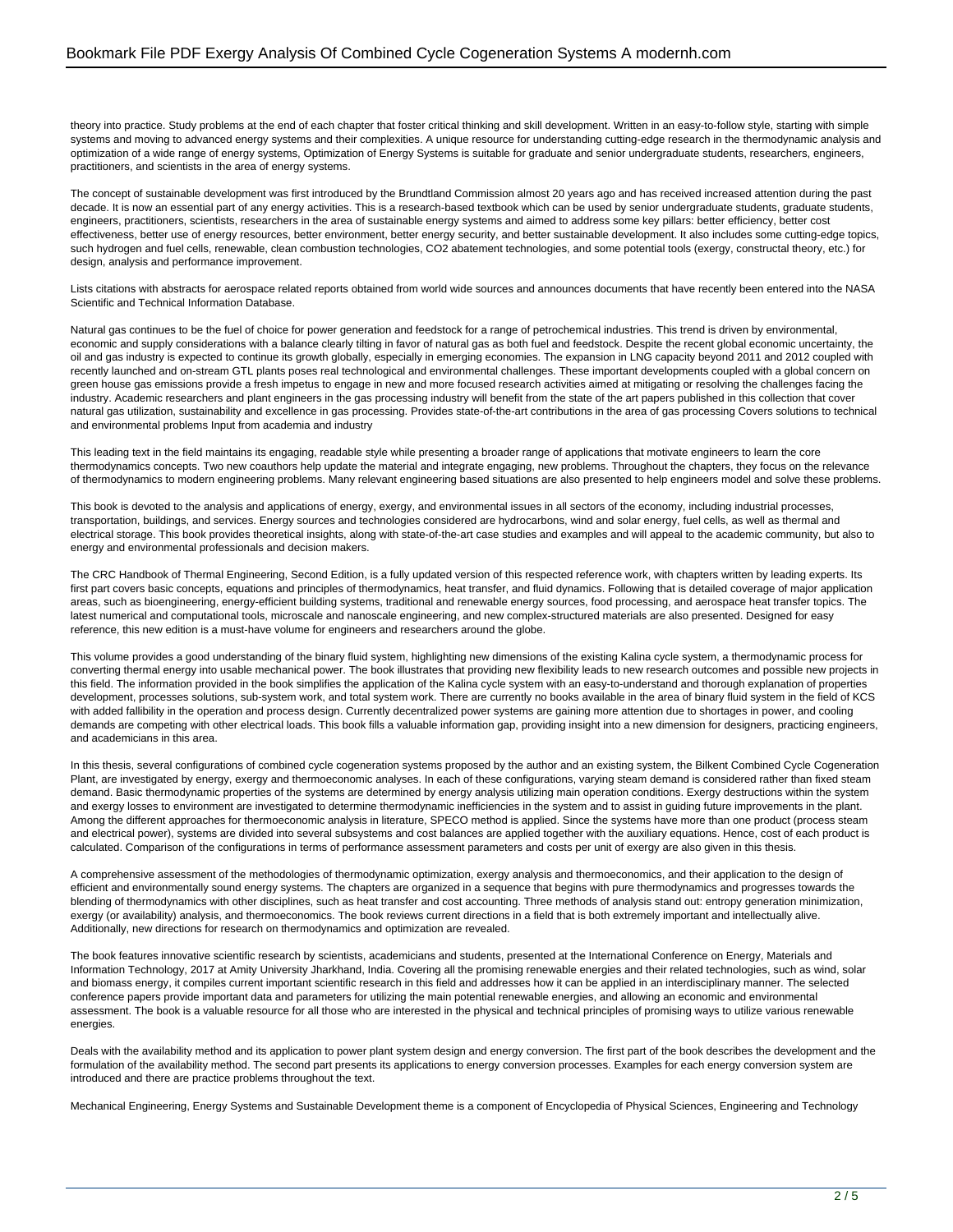Resources in the global Encyclopedia of Life Support Systems (EOLSS), which is an integrated compendium of twenty one Encyclopedias. The Theme on Mechanical Engineering, Energy Systems and Sustainable Development with contributions from distinguished experts in the field discusses mechanical engineering - the generation and application of heat and mechanical power and the design, production, and use of machines and tools. These five volumes are aimed at the following five major target audiences: University and College Students Educators, Professional Practitioners, Research Personnel and Policy Analysts, Managers, and Decision Makers, NGOs and GOs.

This book covers the design, analysis, and optimization of the cleanest, most efficient fossil fuel-fired electric power generation technology at present and in the foreseeable future. The book contains a wealth of first principles-based calculation methods comprising key formulae, charts, rules of thumb, and other tools developed by the author over the course of 25+ years spent in the power generation industry. It is focused exclusively on actual power plant systems and actual field and/or rating data providing a comprehensive picture of the gas turbine combined cycle technology from performance and cost perspectives. Material presented in this book is applicable for research and development studies in academia and government/industry laboratories, as well as practical, day-to-day problems encountered in the industry (including OEMs, consulting engineers and plant operators).

This book deals with exergy and its applications to various energy systems and applications as a potential tool for design, analysis and optimization, and its role in minimizing and/or eliminating environmental impacts and providing sustainable development. In this regard, several key topics ranging from the basics of the thermodynamic concepts to advanced exergy analysis techniques in a wide range of applications are covered as outlined in the contents. Offers comprehensive coverage of exergy and its applications, along with the most up-to-date information in the area with recent developments Connects exergy with three essential areas in terms of energy, environment and sustainable development Provides a number of illustrative examples, practical applications, and case studies Written in an easy-tofollow style, starting from the basics to advanced systems

In recent years, the sustainability and safety of perishable foods has become a major consumer concern, and refrigeration systems play an important role in the processing, distribution, and storage of such foods. To improve the efficiency of food preservation technologies, it is necessary to explore new technological and scientific advances both in materials and processes. The Handbook of Research on Advances and Applications in Refrigeration Systems and Technologies gathers state-of-the-art research related to thermal performance and energy-efficiency. Covering a diverse array of subjects—from the challenges of surface-area frost-formation on evaporators to the carbon footprint of refrigerant chemicals—this publication provides a broad insight into the optimization of cold-supply chains and serves as an essential reference text for undergraduate students, practicing engineers, researchers, educators, and policymakers.

Covers the latest advances in the design and operation of large and small steam power plants.

Thermal Cycles of Heat Recovery Power Plants presents information about thermal power plant cycles suitable for waste heat recovery (WHR) in modern power plants. The author covers five thermal power cycles: organic Rankine cycle (ORC), organic flash cycle (OFC), Kalina cycle (KC), steam Rankine cycle (SRC) and steam flash cycle (SFC) with the working fluids of R123, R124, R134a, R245fa, R717 and R407C. The handbook helps the reader to understand the latest power plant technologies suitable for utilizing the waste heat generated by thermal industrial processes. Key Features: - Comprehensive modeling, simulation, analysis and optimization of 5 power cycle types with different working fluids - Clear information about the processes and solutions of thermal power cycles to augment the power generation with improved energy conversion. - Simple, reader friendly presentation - bibliographic references after each chapter for further reading This handbook is suitable for engineering students in degree courses and professionals in training programs who require resources on advanced thermal power plant operation and optimal waste heat recovery processes, respectively. It is also a handy reference for energy conversion efficiency in heat recovery power plants. The book is also of interest to any researchers interested in industrial applications of thermodynamic processes.

Details energy and exergy efficiencies of all major aspects of bioenergy systems Covers all major bioenergy processes starting from photosynthesis and cultivation of biomass feedstocks and ending with final bioenergy products, like power, biofuels, and chemicals Each chapter includes historical developments, chemistry, major technologies, applications as well as energy, environmental and economic aspects in order to serve as an introduction to biomass and bioenergy A separate chapter introduces a beginner in easy accessible way to exergy analysis and the similarities and differences between energy and exergy efficiencies are underlined Includes case studies and illustrative examples of 1st, 2nd, and 3rd generation biofuels production, power and heat generation (thermal plants, fuel cells, boilers), and biorefineries Traditional fossil fuels-based technologies are also described in order to compare with the corresponding bioenergy systems

Organic Rankine Cycle (ORC) Power Systems: Technologies and Applications provides a systematic and detailed description of organic Rankine cycle technologies and the way they are increasingly of interest for cost-effective sustainable energy generation. Popular applications include cogeneration from biomass and electricity generation from geothermal reservoirs and concentrating solar power installations, as well as waste heat recovery from gas turbines, internal combustion engines and medium- and low-temperature industrial processes. With hundreds of ORC power systems already in operation and the market growing at a fast pace, this is an active and engaging area of scientific research and technical development. The book is structured in three main parts: (i) Introduction to ORC Power Systems, Design and Optimization, (ii) ORC Plant Components, and (iii) Fields of Application. Provides a thorough introduction to ORC power systems Contains detailed chapters on ORC plant components Includes a section focusing on ORC design and optimization Reviews key applications of ORC technologies, including cogeneration from biomass, electricity generation from geothermal reservoirs and concentrating solar power installations, waste heat recovery from gas turbines, internal combustion engines and medium- and low-temperature industrial processes Various chapters are authored by well-known specialists from Academia and ORC manufacturers

This multi-disciplinary volume presents information on the state-of-the-art in the sustainable development technologies and tactics. Its unique amalgamation of the latest technical information, research findings and examples of successfully applied new developments in the area of sustainable development will be of keen interest to engineers, students, practitioners, scientists and researchers concerned with sustainability. Problem statements, projections, new concepts, models, experiments, measurements and simulations from not only engineering and science, but disciplines as diverse as ecology, education, economics and information technology are included, in order to create a truly holistic vision of the sustainable development field. The contributions feature coverage of topics including green buildings, exergy analysis, clean carbon technologies, waste management, energy conservation, environmental remediation, energy security and sustainable development policy.

Exergy, Energy System Analysis, and Optimization theme is a component of the Encyclopedia of Energy Sciences, Engineering and Technology Resources which is part of the global Encyclopedia of Life Support Systems (EOLSS), an integrated compendium of twenty one Encyclopedias. These three volumes are organized into five different topics which represent the main scientific areas of the theme: 1. Exergy and Thermodynamic Analysis; 2. Thermoeconomic Analysis; 3. Modeling, Simulation and Optimization in Energy Systems; 4. Artificial Intelligence and Expert Systems in Energy Systems Analysis; 5. Sustainability Considerations in the Modeling of Energy Systems. Fundamentals and applications of characteristic methods are presented in these volumes. These three volumes are aimed at the following five major target audiences: University and College Students, Educators, Professional Practitioners, Research Personnel and Policy Analysts, Managers, and Decision Makers and NGOs.

This thorough and highly relevant volume examines exergy, energy and the environment in the context of energy systems and applications and as a potential tool for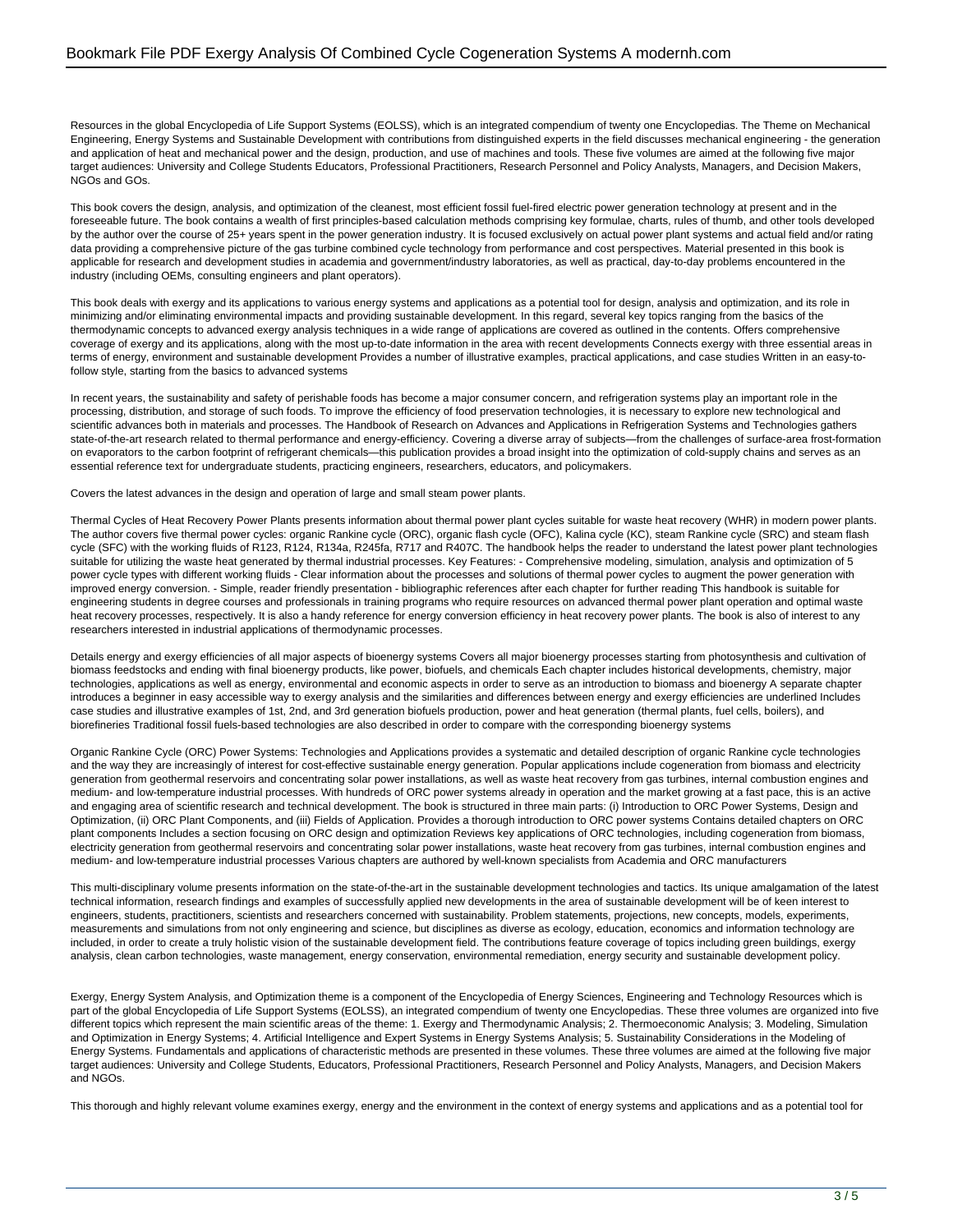design, analysis, optimization. It further considers their role in minimizing and/or eliminating environmental impacts and providing for sustainable development. In this regard, several key topics ranging from the basics of the thermodynamic concepts to advanced exergy analysis techniques in a wide range of applications are covered.

The management of global warming is a relevant issue throughout the world and has experts of various fields considering various methods to control Earth's atmospheric temperature. While microgrid technology is emerging as the next generation energy supply system, renewable energy is often unstable and requires the support of conventional energy equipment. Optimum Design of Renewable Energy Systems: Microgrid and Nature Grid Methods investigates the development of highly efficient energy storage equipment and of operation optimization technology of compound energy systems. This book is an essential reference source for technical consultants, urban environment engineers, and energy researchers interested in the development of efficient energy systems and operation optimization technology.

This Special Issue addresses the general problem of a proper match between the demands of energy users and the units for energy conversion and storage, by means of proper design and operation of the overall energy system configuration. The focus is either on systems including single plants or groups of plants, connected or not to one or more energy distribution networks. In both cases, the optimum design and operation involve decisions about thermodynamic processes, about the type, number, design parameters of components/plants, and storage capacities, and about mutual interconnections and the interconnections with the distribution grids. The problem is absolutely general, encompassing design and operation of energy systems for single houses, groups of houses, industries, industrial districts, municipal areas, regions and countries. The presented papers show that similar approaches can be used in different applications, although a general standard has not been achieved yet.

This important book is an overall analysis of different innovative methods and ways of recycling in connection with various types of materials. It aims to provide a basic understanding about polymer recycling and its reuse as well as presents an in-depth look at various recycling methods. It provides a thorough knowledge about the work being done in recycling in different parts of the world and throws light on areas that need to be further explored. Emphasizing eco-friendly methods and recovery of useful materials The book covers a wide variety of innovative recycling methods and research, including · Green methods of recycling · Effective conversion of biomass and municipal wastes to energy-generating systems • A catalyst for the reuse of glycerol byproduct • Methods of adsorption to treat wastewater and make it suitable for irrigation and other purposes • Disposal of sludge • The use of calcined clay to replace both fine and coarse aggregates • Recycling of rubbers • The production of a sorbent material for paper mill sludge • Replacing polypropylene absorbent in oil spill sanitations • The use of natural fibers for various industrial applications • Cashew nut shell liquid as a source of surface active reagents • Integrated power and cooling systems based on biomass • Recycling water from household laundering • much more

The advantages of district energy systems over conventional heating and cooling systems include improved efficiency, reliability and safety, reduced environmental impact, and for many situations they are more economical. They can be particularly beneficial when integrated with combined heat and power (CHP) plants, i.e. with cogeneration plants for electricity and heat. One of the main impediments to increased use of cogeneration based district energy systems is a lack of understanding of the behaviour of integrated forms of such systems. This important book covers district energy and CHP technologies, as well as systems that combine them. It focuses on modelling, analysis and optimization, of cogeneration-based district energy systems. The modelling includes characterizing the general configurations and components of cogeneration and direct energy systems, and the development, verification and validation, of models for such systems. The analysis focuses on the application of thermodynamic analysis, and economic assessment techniques, to these systems. The optimization covers the identification of objective functions and constraints, and the development and application of optimization tools and computer code. This comprehensive overview of existing systems provides an essential resource for engineers and researchers in a broad area including mechanical engineering, chemical engineering, energy engineering, environmental engineering, process engineering and industrial engineering. It will also be of value to advanced undergraduate or graduate students in these disciplines.

Discover a straightforward and holistic look at energy conversion and conservation processes using the exergy concept with this thorough text. Explains the fundamental energy conversion processes in numerous diverse systems, ranging from jet engines and nuclear reactors to human bodies. Provides examples for applications to practical energy conversion processes and systems that use our naturally occurring energy resources, such as fossil fuels, solar energy, wind, geothermal, and nuclear fuels. With more than one-hundred diverse cases and solved examples, readers will be able to perform optimizations for a cleaner environment, a sustainable energy future, and affordable energy generation. An essential tool for practicing scientists and engineers who work or do research in the area of energy and exergy, as well as graduate students and faculty in chemical engineering, mechanical engineering and physics.

This book covers applications of machine learning in artificial intelligence. The specific topics covered include human language, heterogeneous and streaming data, unmanned systems, neural information processing, marketing and the social sciences, bioinformatics and robotics, etc. It also provides a broad range of techniques that can be successfully applied and adopted in different areas. Accordingly, the book offers an interesting and insightful read for scholars in the areas of computer vision, speech recognition, healthcare, business, marketing, and bioinformatics.

This multi-disciplinary volume presents information on the state-of-the-art in sustainable energy technologies key to tackling the world's energy challenges and achieving environmentally benign solutions. Its unique amalgamation of the latest technical information, research findings and examples of successfully applied new developments in the area of sustainable energy will be of keen interest to engineers, students, practitioners, scientists and researchers working with sustainable energy technologies. Problem statements, projections, new concepts, models, experiments, measurements and simulations from not only engineering and science, but disciplines as diverse as ecology, education, economics and information technology are included, in order to create a truly holistic vision of the sustainable energy field. The contributions feature coverage of topics including solar and wind energy, biomass and biofuels, waste-to-energy, renewable fuels, geothermal and hydrogen power, efficiency gains in fossil fuels and energy storage technologies including batteries and fuel cells.

This textbook fosters information exchange and discussion on all aspects of introductory matters of modern mechanical engineering from a number of perspectives including: mechanical engineering as a profession, materials and manufacturing processes, machining and machine tools, tribology and surface engineering, solid mechanics, applied and computational mechanics, mechanical design, mechatronics and robotics, fluid mechanics and heat transfer, renewable energies, biomechanics, nanoengineering and nanomechanics. At the end of each chapter, a list of 10 questions (and answers) is provided.

This book is intended to provide valuable information for the analysis and design of various gas turbine engines for different applications. The target audience for this book is design, maintenance, materials, aerospace and mechanical engineers. The design and maintenance engineers in the gas turbine and aircraft industry will benefit immensely from the integration and system discussions in the book. The chapters are of high relevance and interest to manufacturers, researchers and academicians as well.

Bridging the gap between concepts derived from Second Law of Thermodynamics and their application to Engineering practice, the property exergy and the exergy balance can be a tool for analyzing and improving the performance of energy conversion processes. With the exergy analysis it is possible to evaluate the performance of energy conversion processes not only on a thermodynamics basis but also by including production costs and environmental aspects and impacts of the studied processes. This comprehensive approach of the use of energy has, as one of the most important feature, the identification of sustainable ways of energy resources utilization. Based on the fundamentals of the exergy concept, its calculation, graphical representations and exergy balances evaluation, Exergy: Production Cost And